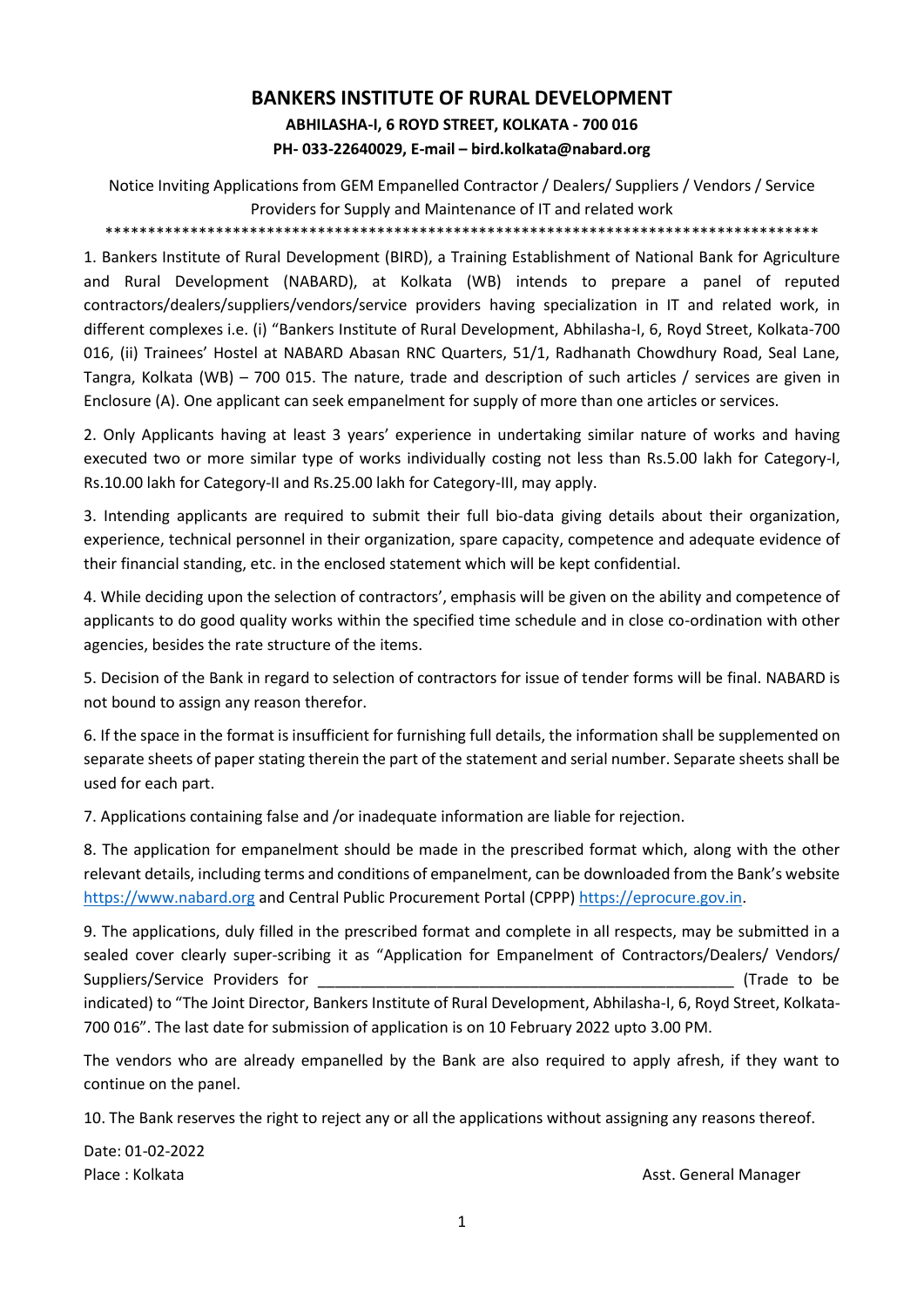#### **NATIONAL BANK FOR AGRICULTURE & RURAL DEVELOPMENT**

#### **NOTICE INVITING APPLICATIONS FROM GEM EMPANELLED SUPPLIERS/VENDORS**

**For Supply, Maintenance of Computer Desktops, Laptops, Printers,** 

**Scanners, IT equipment and related services at** 

## **BANKERS INSTITUTE OF RURAL DEVELOPMENT**

**ABHILASHA-I, 6, ROYD STREET, KOLKATA – 700 016** 

NAME OF APPLICANT **Example 20** 

ADDRESS

LAST DATE FOR SUBMISSION: 10-02-2022 BY 15:00 HRS

\_\_\_\_\_\_\_\_\_\_\_\_\_\_\_\_\_\_\_\_\_\_\_\_\_\_\_\_\_\_\_\_\_\_\_\_\_\_\_\_\_\_

\_\_\_\_\_\_\_\_\_\_\_\_\_\_\_\_\_\_\_\_\_\_\_\_\_\_\_\_\_\_\_\_\_\_\_\_\_\_\_\_\_\_

\_\_\_\_\_\_\_\_\_\_\_\_\_\_\_\_\_\_\_\_\_\_\_\_\_\_\_\_\_\_\_\_\_\_\_\_\_\_\_\_\_\_

\_\_\_\_\_\_\_\_\_\_\_\_\_\_\_\_\_\_\_\_\_\_\_\_\_\_\_\_\_\_\_\_\_\_\_\_\_\_\_\_\_\_

THE JOINT DIRECTOR BANKERS INSTITUTE OF RURAL DEVELOPMENT ABHILASHA-I 6, ROYD STREET

KOLKATA – 700 016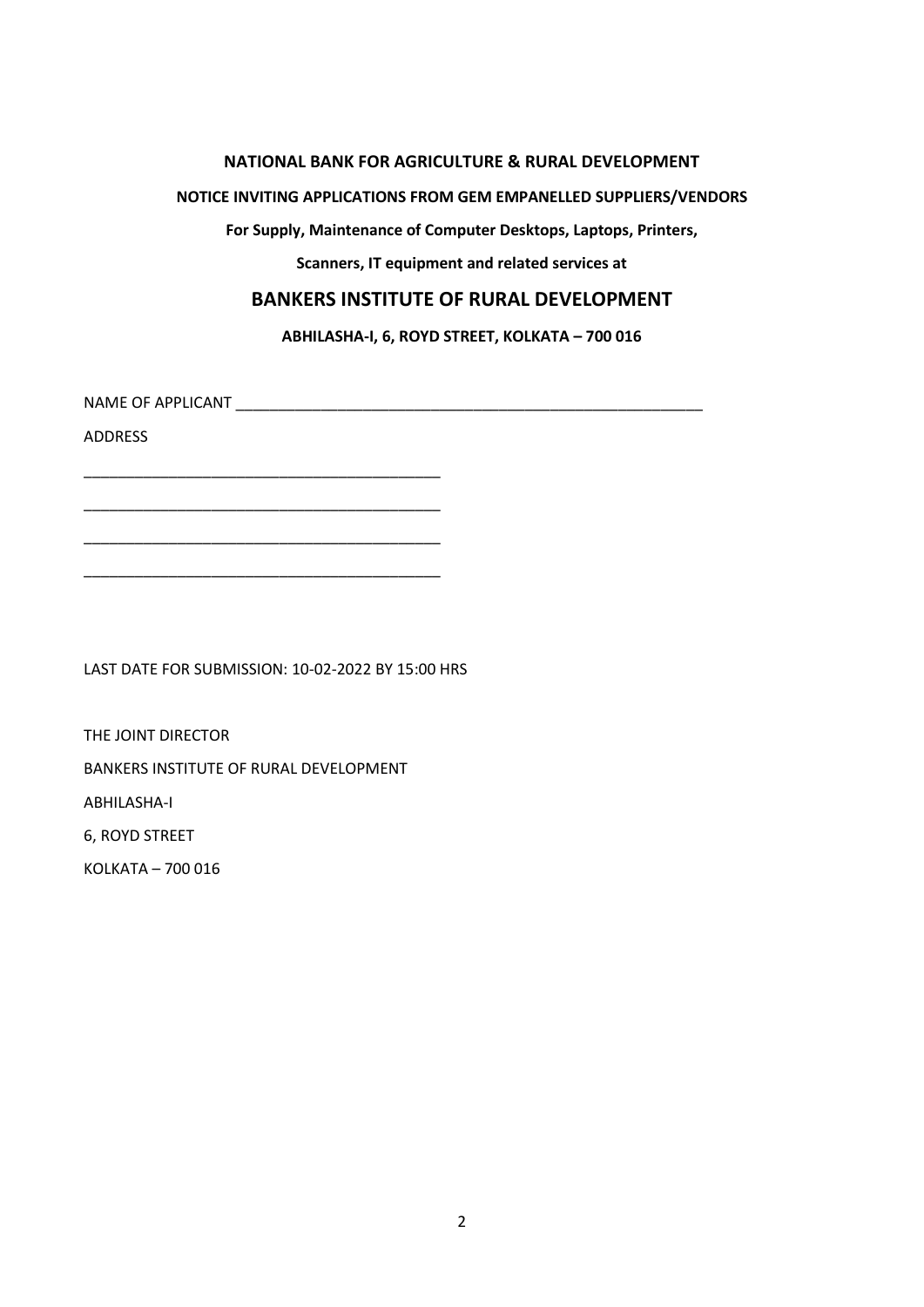## **Checklist of Submission of Application for Empanelment**

| Sr. No. | Particulars                                                                 | Submitted (Yes/No) |
|---------|-----------------------------------------------------------------------------|--------------------|
| 1.      | The application duly filled in submitted in a sealed envelope               |                    |
| 2.      | The application submitted on applicant's letterhead as per given format     |                    |
|         | in Enclosure (C)                                                            |                    |
| 3.      | Application super-scribed as "Application for Empanelment of Vendors/       |                    |
|         | Suppliers for (trade to be indicated)" on the cover and addressed to: JOINT |                    |
|         | DIRECTOR, BANKERS INSTITUTE OF RURAL DEVELOPMENT, ABHILASHA-I,              |                    |
|         | 6, ROYD STREET, KOLKATA - 700 016                                           |                    |
| 4.      | Trade and category in which empanelment is desired is indicated on top      |                    |
|         | of the envelope                                                             |                    |
| 5.      | Copies of work orders, completion certificates in support of experience of  |                    |
|         | related trade/ business submitted                                           |                    |
| 6.      | Copies of balance sheet and profit & loss statements for the previous       |                    |
|         | three years, duly certified by a practicing Chartered Accountant, in        |                    |
|         | support of Average Annual Turnover OR Banker's Solvency Certificate in      |                    |
|         | proof of having adequate financial standing submitted                       |                    |
| 7.      | Copy of Permanent Account Number (PAN) of the Proprietor/ Partnership       |                    |
|         | Firm/ Private Limited Company/ Limited Company or Cooperative Body          |                    |
|         | attached                                                                    |                    |
| 8.      | Copy of details of Registrations, if any, (i) Under Companies Act/          |                    |
|         | Cooperative Societies Act, (ii) GST - enclosed                              |                    |
| 9.      | Information duly furnished in Enclosure (B) along with supporting           |                    |
|         | documents                                                                   |                    |
| 10.     | Certificate of Authorised Dealership allocated to the vendor by the         |                    |
|         | Manufacturers/OEMs for supply of Computers and Peripherals                  |                    |
| 11.     | Certificate of E-Waste Management Act Compliance                            |                    |
| 12.     | Bank details furnished in Enclosure (D)                                     |                    |
| 13.     | Copy of cancelled cheque enclosed                                           |                    |

Note: Checklist is indicative only. Applicant is requested to go through the application format carefully before submission, and submit all the information/ documents required.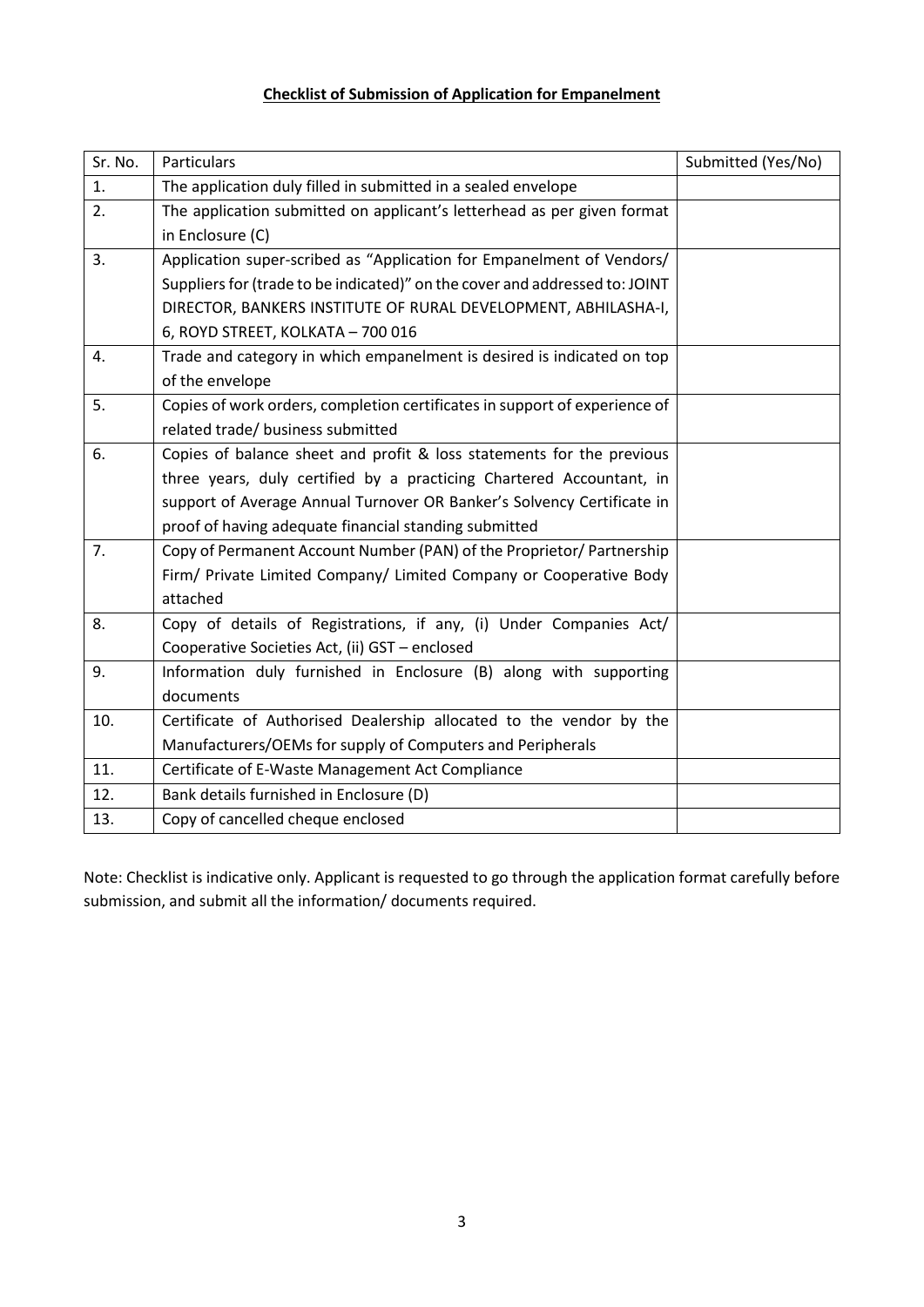#### **NATIONAL BANK FOR AGRICULTURE & RURAL DEVELOPMENT**

#### **NOTICE INVITING APPLICATIONS FROM GEM EMPANELLED SUPPLIERS/VENDORS**

**For Supply, Maintenance of Computer Desktops, Laptops, Printers,** 

**Scanners, IT equipment and related services at** 

# **BANKERS INSTITUTE OF RURAL DEVELOPMENT**

**ABHILASHA-I, 6, ROYD STREET, KOLKATA – 700 016** 

# *General Conditions of Empanelment*

Bankers Institute of Rural Development (BIRD), a Training Establishment of National Bank for Agriculture and Rural Development (NABARD), at Kolkata (WB) intends to prepare a panel of reputed contractors/dealers/suppliers/ vendors/service providers having specialization in Supply, Maintenance and Repair of Computer Desktops, Laptops, Printers, Scanners, IT equipment and related services, for undertaking various related works in (i) Office building, viz. "Bankers Institute of Rural Development, Abhilasha-I, 6, Royd Street, Kolkata-700 016, (ii) Trainees' Hostel at NABARD Abasan RNC Quarters, 51/1, Radhanath Chowdhury Road, Seal Lane, Tangra, Kolkata (WB) – 700 015.

- 1. The empanelment will remain in force for two years since approval subject to annual review every year. If the services provided by the vendor / supplier are found to be unsatisfactory or at any time it is found that the information provided for empanelment or for any quotation is false, NABARD reserves the right to remove such vendor / service provider from the empanelled list.
- 2. The vendor must have own shop/office/adequate technical set up in Kolkata so that the complaints/works may be attended to well in time.
- 3. The vendor must have sufficient number of experienced personnel, technical knowhow, equipment, instruments and other resources to complete the awarded work well in time and as per the specifications given by NABARD.
- 4. The vendor must have an experience of having successfully completed similar works/ services in the last three years (as on 31 March 2021). At least one work should have been done in Autonomous body/ Bank/ financial Institution or any other reputed institution.
- 5. The vendor may submit performance certificates from persons/ entities/ institutions for whom they have worked in the past.
- 6. The Bank reserves the right to inspect the facilities of the vendor to verify the genuineness and to ensure conformity with the details given in the bid.
- 7. The Bank reserves the right to reject any or all applications without assigning any reason whatsoever thereof and will not entertain any correspondence.
- 8. Disputes or differences whatsoever arising out of or relating to the construction, meaning, scope, operation or effect of the agreement or the validity or the breach thereof shall be resolved amicably between NABARD's representative and the vendor/vendor's representative. In case of failure to resolve the disputes and differences amicably within 30 days of the receipt of notice by the other party, then the same shall be settled by arbitration in accordance with the Arbitration and Conciliation Act, 1996 and the award made in pursuance thereof shall be final, conclusive and binding on the parties. The venue of the arbitration shall be at Kolkata.
- 9. Vendors, Suppliers, Contractors, Service Providers, etc. desirous of being empanelled in NABARD's approved list and those who are fulfilling the eligibility criteria as mentioned above may apply on or before the due date. Vendor will be responsible to ensure that the application reaches NABARD on or before the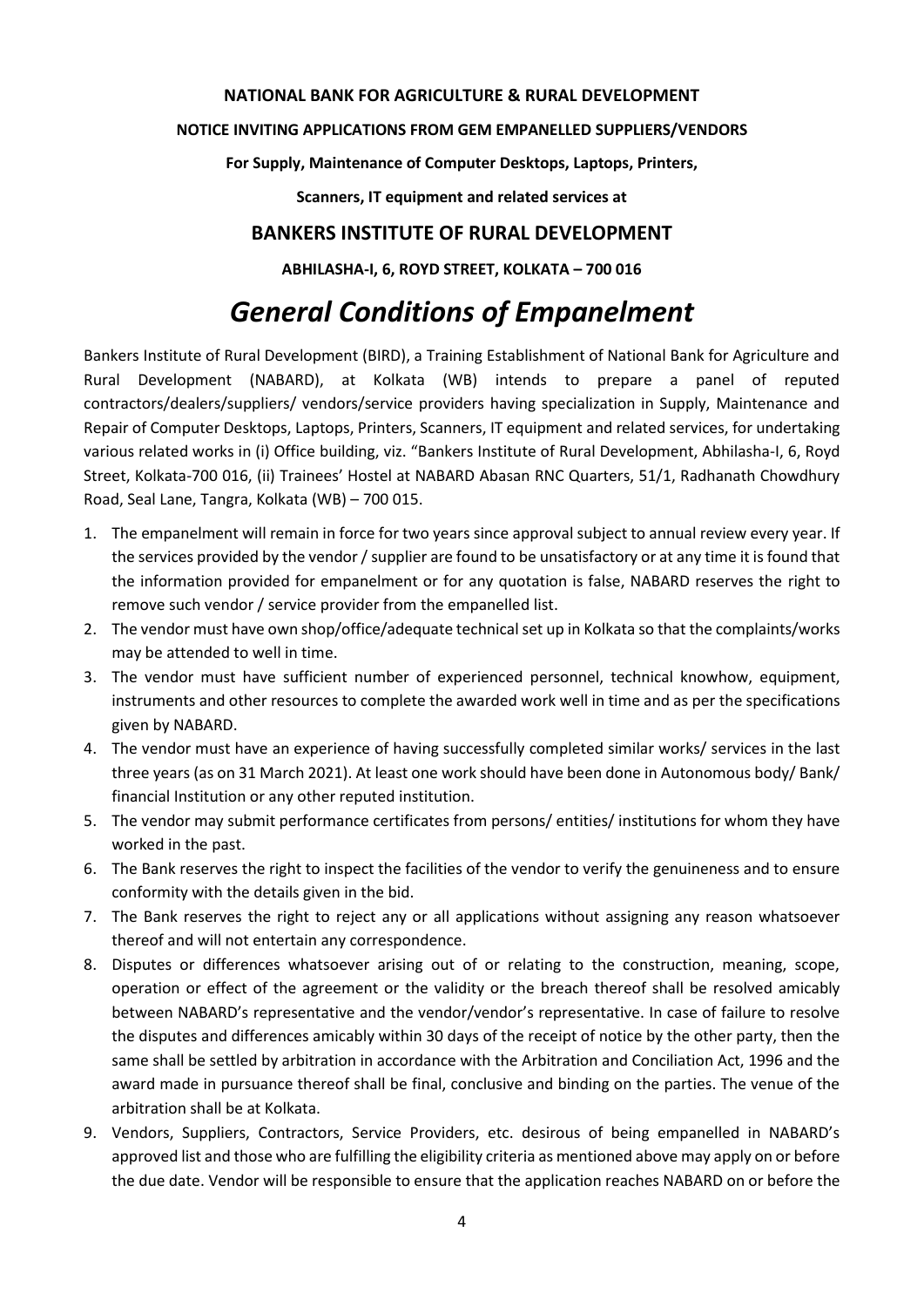due date and in time. Applications received after due date and time and which are incomplete in any respect, are liable to be rejected without any notice.

- 10. Application form can be downloaded from the website [https://www.nabard.org](https://www.nabard.org/) or https://eprocure.gov.in. The application duly filled in shall be submitted in a sealed envelope supersubscribed as "Empanelment of contractors/dealers/suppliers/ vendors for Supply, Maintenance of Computer Desktops, Laptops, Printers, Scanners, IT equipment and related services" on the cover and addressed to "JOINT DIRECTOR, BANKERS INSITUTE OF RURAL DEVELOPMENT, ABHILASHA-I, 6, ROYD STREET, KOLKATA – 700 016 on or before 10 February 2022 upto 3:00 PM.
- 11. The vendors who are already empanelled by the Bank are also required to apply afresh if they want to continue on the panel.
- 12. All payments will be made by the Bank by adopting electronic clearing system and electronic fund transfer. For this purpose, please furnish the information in Enclosure (D).
- **13. Pre-Qualification Criteria**
	- a. **Area of Operation/Technical Setup –** The vendor must own adequate technical set up in Kolkata so that the complaints/works may be attended to well in time. The firm should have been in the trade for a minimum period of 03 (three) years with a good track record.
	- b. **Experience –** The vendor must have an experience of having successfully completed similar works/services in the last three years (as on 31 March 2021). At least one work should have been done in Autonomous body/Bank/Financial Institution or any other reputed institution.
	- c. **Annual Turnover –** The annual turnover of the vendor must be at least 300% of Category preferred by the vendor applicant.
	- d. **Net Profit –** The vendor must show net profit for preceding three financial years.
	- e. **Operations –** The vendor must be authorized by the manufacturer to sell, distribute, resell and service their products. Proof of authorization may be sought during the empanelment process. The firm should not have been debarred/ blacklisted by any client in the past.
	- f. **Compliance –** The vendor must be E-Waste (Management) Rules, 2015 compliant.
	- g. **Mandatory Documents –** The following documents should invariably be attached along with application in support of experience, establishment and financial capability:
		- i. Copies of Registration Certificate, valid licenses, purchase orders for related trades, GSTIN Registration certificate.
		- ii. Copies of Balance Sheet and Profit & Loss Statement for the previous three years, duly certified by a practising Chartered Accountant, in support of Average Annual Turnover OR Banker's Solvency Certificate in proof of having adequate financial standing.
		- iii. Certificate from Manufacturer of Authorised Dealership for supplies of Computers and Peripherals.
		- iv. Performance Certificates from previous/existing clients in Autonomous body/Bank/Financial Institution.

### **Other Conditions:**

- a) Intending applicants are required to furnish details about their Organisation, technical experience, competence and evidence of their financial standing as per Enclosure (B) in order to be considered for empanelment.
- b) While deciding upon the selection of Contractors, emphasis will be given on ability and competence to do good quality work in accordance with the specifications and within the time schedule.
- c) Information furnished in the format will be kept confidential.
- d) The entire application form and each part of the format shall be signed by a person on behalf of the Organisation, who is duly authorized to do so.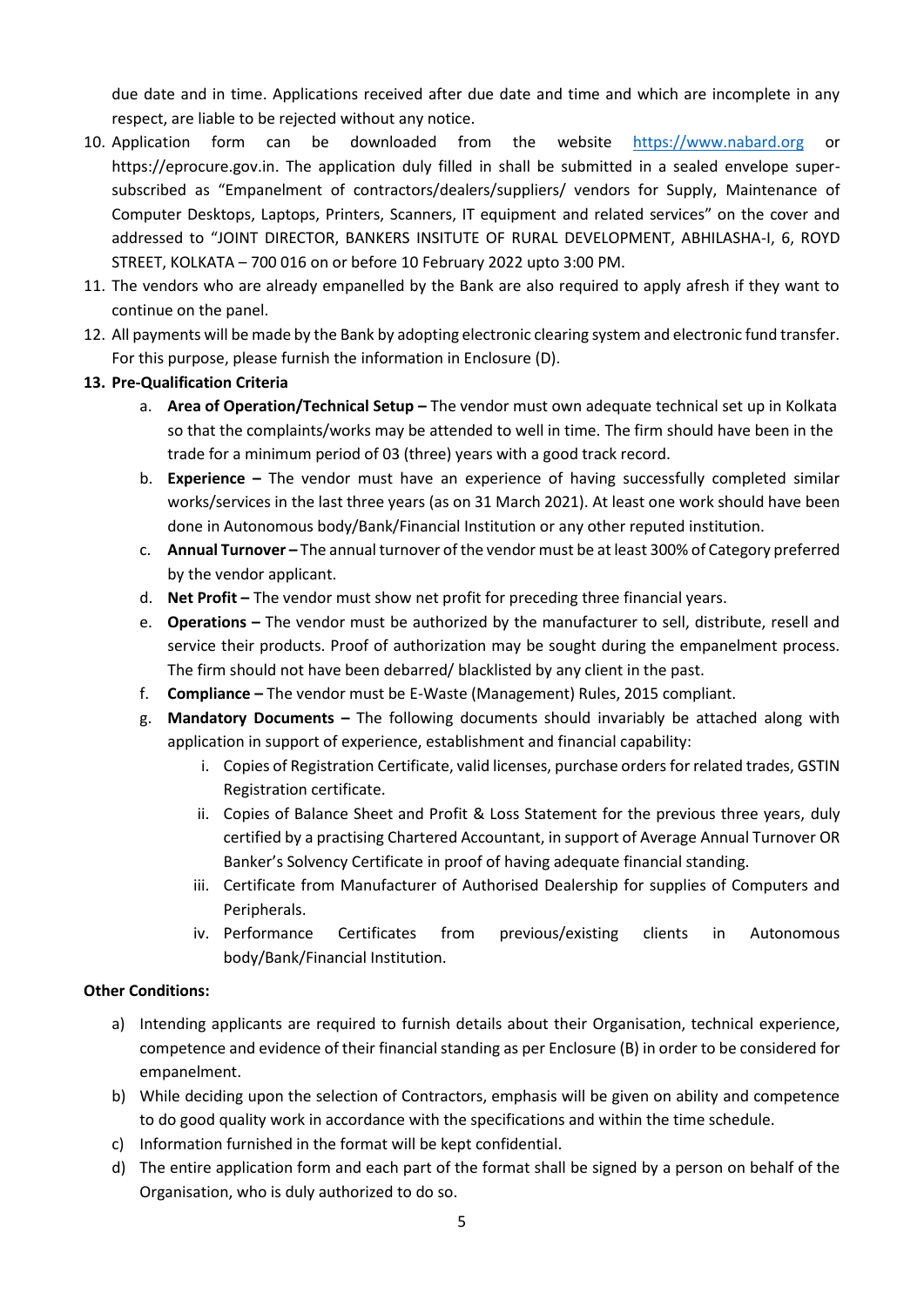- **e)** If the space in the format is insufficient for furnishing full details, such information may be supplemented on a separate sheet of paper duly signed stating therein the format's part number and serial number of item. **Satisfactory completion certificates for works done for different organisations should preferably be furnished along with the application.**
- f) Clarification, if any, may be obtained from Assistant General Manager/Manager, Bankers Institute of Rural Development, Abhilasha-I, 6, Royd Street, Kolkata – 700 016, through email, viz. bird.kolkata@nabard.org or phone nos. 7008332524/9174868207 on any working day between 11:00 AM and 05:00 PM.

Enclosures :

- Enclosure (A) Trade wise list of items along with description
- Enclosure (B) Basic Information (General & Financial details)
- Enclosure (C) Covering letter to be submitted on applicant's letter-head
- Enclosure (D) Details of Bank account of the applicant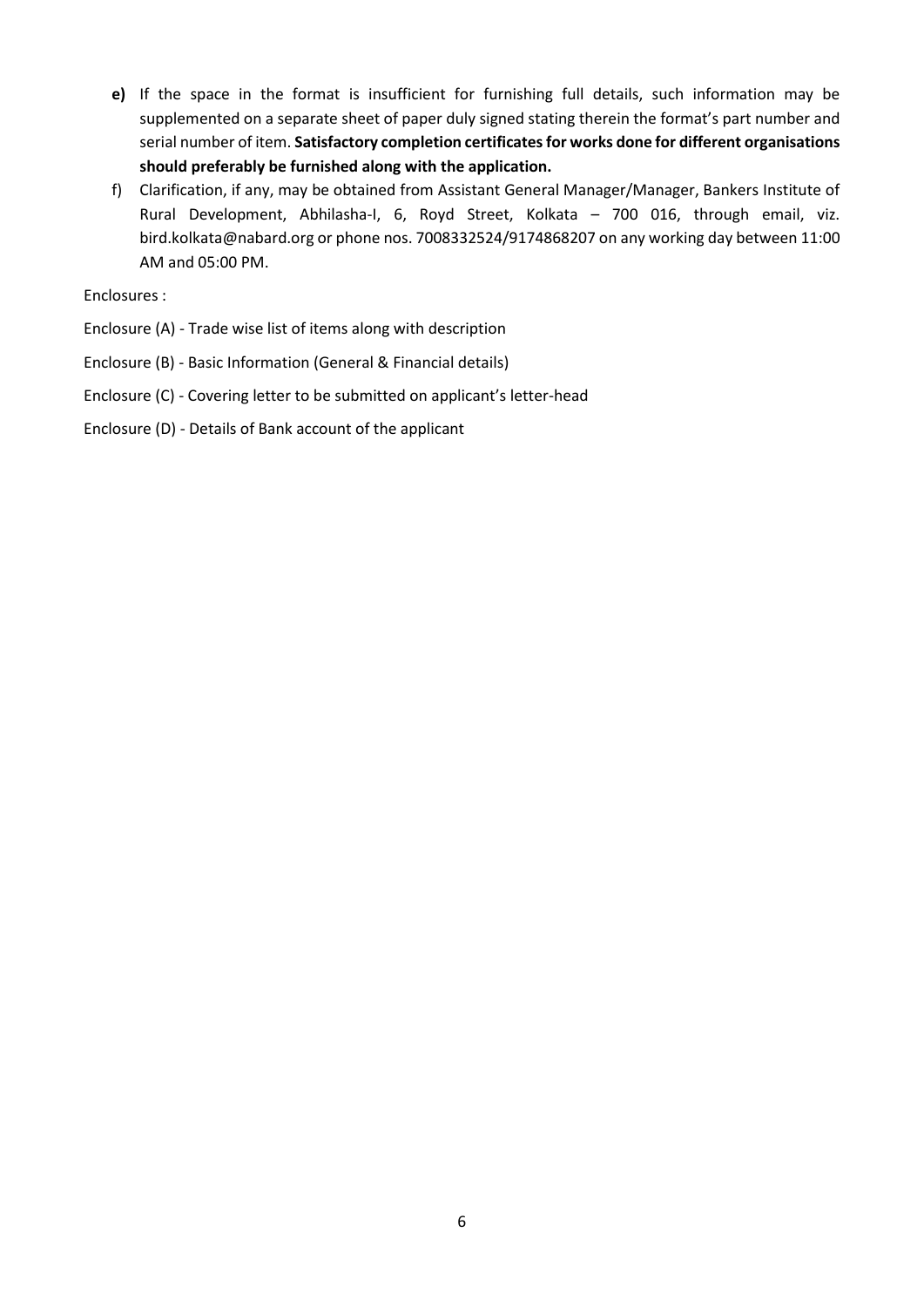## **ENCLOSURE-'A'**

## **Trade-wise list of items for Supply, Maintenance and Repair Work**

## **at NABARD Office Premises and Trainees' Hostel**

### **Annexure I**

| Sr. No.                  | Trade/Nature of Works                         | Description                                        |
|--------------------------|-----------------------------------------------|----------------------------------------------------|
| 1                        | <b>Stationers - Computer Stationery</b>       | Pen drives, CDs, DVDs, RAM, Mouse, keyboards,      |
|                          |                                               | Cartridges other computer consumables etc          |
| $\overline{\mathcal{L}}$ | <b>Office Automation</b>                      | MFDs, Scanners, Projectors, UPS etc.               |
| 3                        | IT Hardware/Software                          | Hardware<br>procurement<br>of Various<br>For       |
|                          |                                               | Equipment's and also for IT Services (Details in   |
|                          |                                               | Annexure)                                          |
| 4                        | (recyclers who have<br>recyclers<br>E-waste   | Disposal/recycling of e-waste and other electronic |
|                          | requisite license issued by Pollution Control | items                                              |
|                          | Board or such other statutory institutions)   |                                                    |

#### **Annexure II**

| Sr. No.      |                | Particulars                              | Description                                     |
|--------------|----------------|------------------------------------------|-------------------------------------------------|
| A            |                | Desktops                                 | Regular                                         |
| B            |                | Laptop and Accessories                   | Laptop, Netbook, Battery, Power Adapters, etc.  |
| $\mathsf{C}$ |                | <b>Computer Peripherals</b>              |                                                 |
|              | $\mathbf{1}$   | Printers                                 | A3, A4 Laserjet/Deskjet, Network, Duplex        |
|              | $\mathcal{L}$  | <b>Multifunctional Devices</b>           | Printer+/Scanner+/Fax+/Copier                   |
|              | 3              | <b>Digital Scanners</b>                  | A3, A4, etc.                                    |
| D            |                | Accessories & Consumables                | Indicated in Annexure I                         |
| F            |                | <b>Other Digital Devices</b>             |                                                 |
|              | $\mathbf{1}$   | <b>Portable Hard Disks</b>               |                                                 |
|              | 2              | Digital/Network Cables VGA/USB/HDI, etc. |                                                 |
|              | 3              | Projectors                               |                                                 |
|              | 4              | Modems                                   |                                                 |
| F            |                | <b>Network Devices</b>                   |                                                 |
|              | $\mathbf{1}$   | Network equipment                        | Switch/Router/Modem/Firewall/Wifi devices, etc. |
|              | $\overline{2}$ | <b>Network Cables and Accessories</b>    | Cables - Cat6/6E, Patch Cords, etc.             |
| G            |                | <b>IT Services</b>                       |                                                 |
|              | $\mathbf{1}$   | <b>Hardware Rental Services</b>          | Computers/Laptops, Printer, Projectors, etc.    |
|              | $\overline{2}$ | Hardware Buyback services                |                                                 |
|              | 3              | Green IT disposal Services               |                                                 |
|              | 4              | <b>IT Training Services</b>              |                                                 |

Note: The above list is only illustrative. The trades may include all the necessary items which are required by the Bank from time to time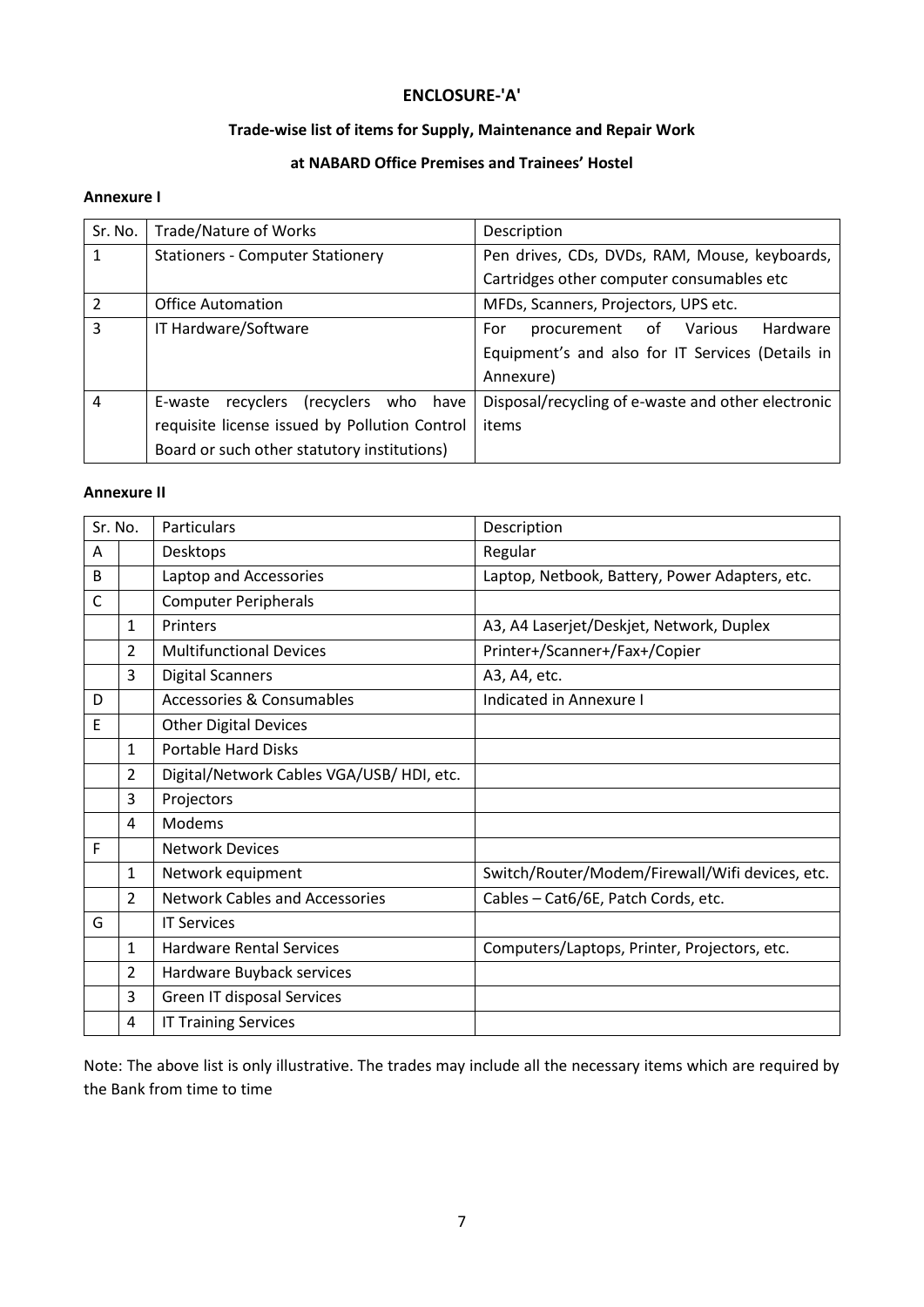# **Enclosure (B)**

### **Basic Information**

## A. General Information:

| 1.  | Name of the applicant organization/ vendor/ supplier/ service<br>provider                                                                                                                                        |       |
|-----|------------------------------------------------------------------------------------------------------------------------------------------------------------------------------------------------------------------|-------|
| 2.  | Address for communication and contact details                                                                                                                                                                    |       |
| 3.  | Telephone number (landline)                                                                                                                                                                                      |       |
| 4.  | Telephone number (mobile)                                                                                                                                                                                        |       |
| 5.  | Type of the organization (whether sole<br>proprietorship,<br>partnership, private limited or limited company or cooperative<br>society, etc.)                                                                    |       |
| 6.  | Name of the proprietor/partners or directors in the organisation                                                                                                                                                 | 1.    |
|     |                                                                                                                                                                                                                  | 2.    |
|     |                                                                                                                                                                                                                  | 3.    |
|     |                                                                                                                                                                                                                  | 4.    |
|     |                                                                                                                                                                                                                  | 5.    |
|     |                                                                                                                                                                                                                  |       |
| 7.  | Details of Registration - (whether partnership firm, company,<br>society, etc.) Registering Authority, Date, Registration No., etc.,<br>mentioning the business/ activity of the firm (A copy to be<br>enclosed) |       |
| 8.  | Whether empanelled with Government/ Semi Government/<br>Municipal Authorities or any other organization and if so, give the<br>details of the same and nature of contract.                                       |       |
| 9.  | Number of years of experience in the field/ trade applied for. A<br>list of important assignments may be indicated for the same along<br>with supporting documents.                                              | Years |
| 10. | Have you in the past carried out any works for NABARD? If yes,<br>give details.                                                                                                                                  |       |
| 11. | Address of Kolkata Office through which the proposed work will<br>be handled. The name, designation and contact details of the<br>officer in charge                                                              |       |

#### B. Financial Information:

| 12. | Permanent Account Number (PAN) of the proprietor/ partnership |
|-----|---------------------------------------------------------------|
|     | firm/ private limited company/ limited company/ cooperative   |
|     | society (Copy of PAN to be attached)                          |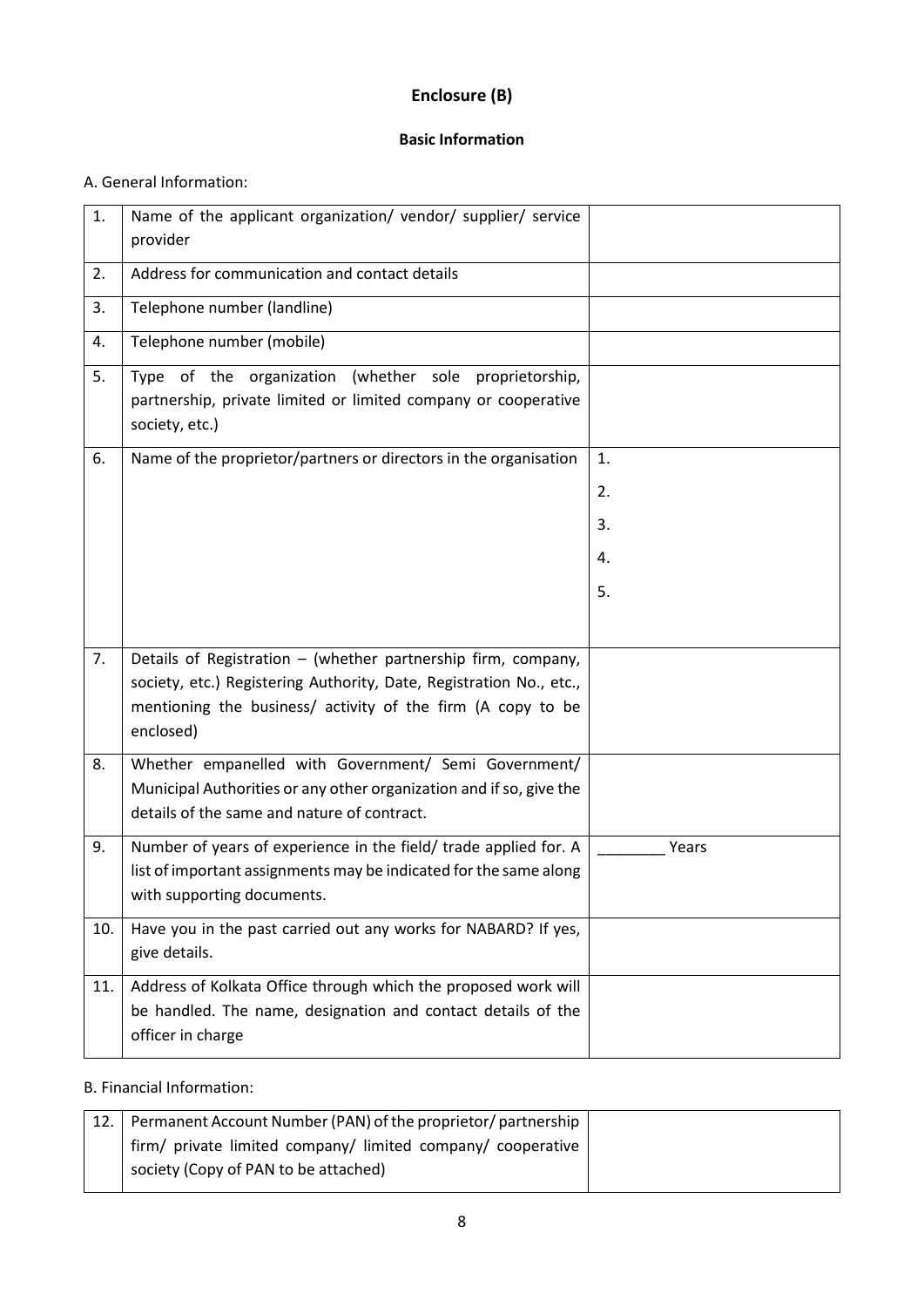| 13. | GST No. (enclose copies of relevant documents)                                                                                                                                                                                                              |                                           |
|-----|-------------------------------------------------------------------------------------------------------------------------------------------------------------------------------------------------------------------------------------------------------------|-------------------------------------------|
| 14. | Balance sheet and profit & loss statement for the previous three<br>years, duly certified by a practising Chartered Accountant in<br>support of Average Annual Turnover OR Banker's Solvency<br>Certificate in proof of having adequate financial standing. |                                           |
| 15. | Annual turnover during the last three years                                                                                                                                                                                                                 | 2018-19 (Rs<br>2019-20 (Rs<br>2020-21 (Rs |
| 16. | Annual profit during the last three years                                                                                                                                                                                                                   | 2018-19 (Rs<br>2019-20 (Rs<br>2020-21 (Rs |
| 17. | Indicate if involved in any litigation at present in similar type of<br>contracts                                                                                                                                                                           |                                           |
| 18. | Any civil suit arisen in the contracts of works executed, if any,<br>please given brief details                                                                                                                                                             |                                           |
| 19. | Number of supplementary sheets attached to Enclosure (B)                                                                                                                                                                                                    |                                           |

Place:

Date:

Signature of the Applicant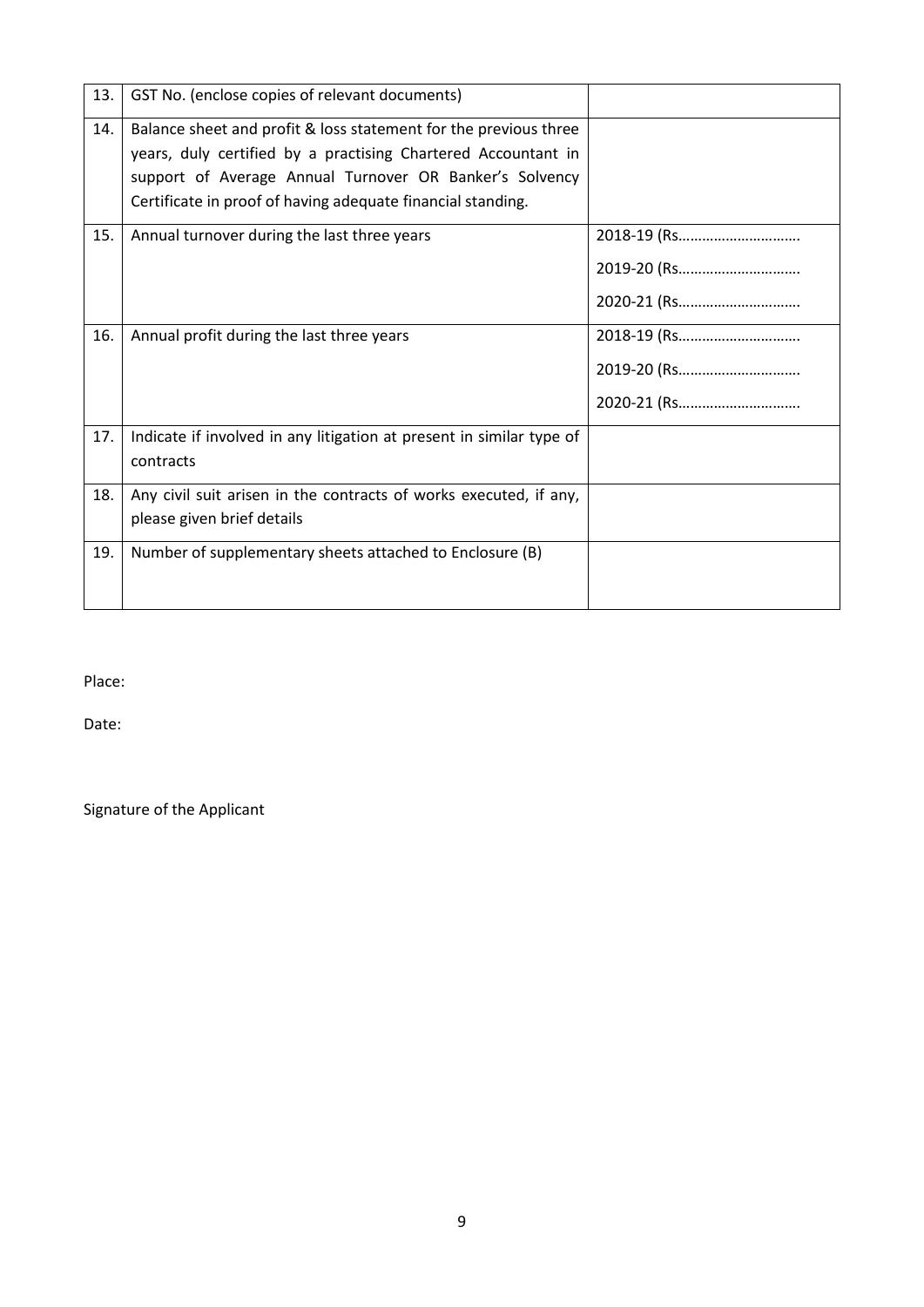# **Enclosure (C) (To be submitted on Vendor's own Letterhead)**

No. ............................

Date : ............................

**THE JOINT DIRECTOR BANKERS INSTITUTE OF RURAL DEVELOPMENT ABHILASHA-I, 6, ROYD STREET, KOLKATA – 700 016** 

Dear Sir,

## **Empanelment of Vendors for NABARD Nagaland Regional Office in "Supply & maintenance of Computer, Printer, IT equipment and related services" trade**

- 1. With reference to your advertisement in the Newspaper on 31 January 2022 for the Empanelment of Contractors, I am / we are pleased to offer myself / ourselves to be empanelled under "Supply & maintenance of Computer, Printer, IT equipment and related services" trade, in your organization.
- 2. I / We am / are already registered with " ..................................................... " (write the name of Govt./ Semi Govt./ Govt. Undertakings with which the Applicant is registered) under class/category \_\_\_\_\_. All the other desired information, documents and certificates as required by you, are enclosed herewith in the prescribed format for your perusal.
- 3. I/We have read and understood the Empanelment Notice and Instructions appearing in the application format and I/we understand that if any false information is detected at a later stage, any future contract made between me/ ourselves and NABARD, on the basis of the information given by me/us, will be treated as invalid by NABARD.
- 4. I/We have read the "General Conditions of Empanelment" and the same is acceptable to us.
- 5. I/We agree that the decision of NABARD in selection of the Vendors will be final and binding on me/us.
- 6. All information furnished in this application as also under Enclosures (A), (B) & (D) is correct to the best of my/our knowledge.
- 7. I/We also agree that I/we have no objection if enquiries are made about the works listed by me/us in the accompanying sheets or any other inquiry on the information furnished herewith in the accompanying sheets.
- 8. I / We, therefore, request you to kindly do the needful to empanel me/ us under "Supply & maintenance of Computer, Printer, IT equipment and related services" trade.

Thanking you

Yours faithfully

(Signature of Authorized person on behalf of the Firm / Agency / Contractor along with Stamp)